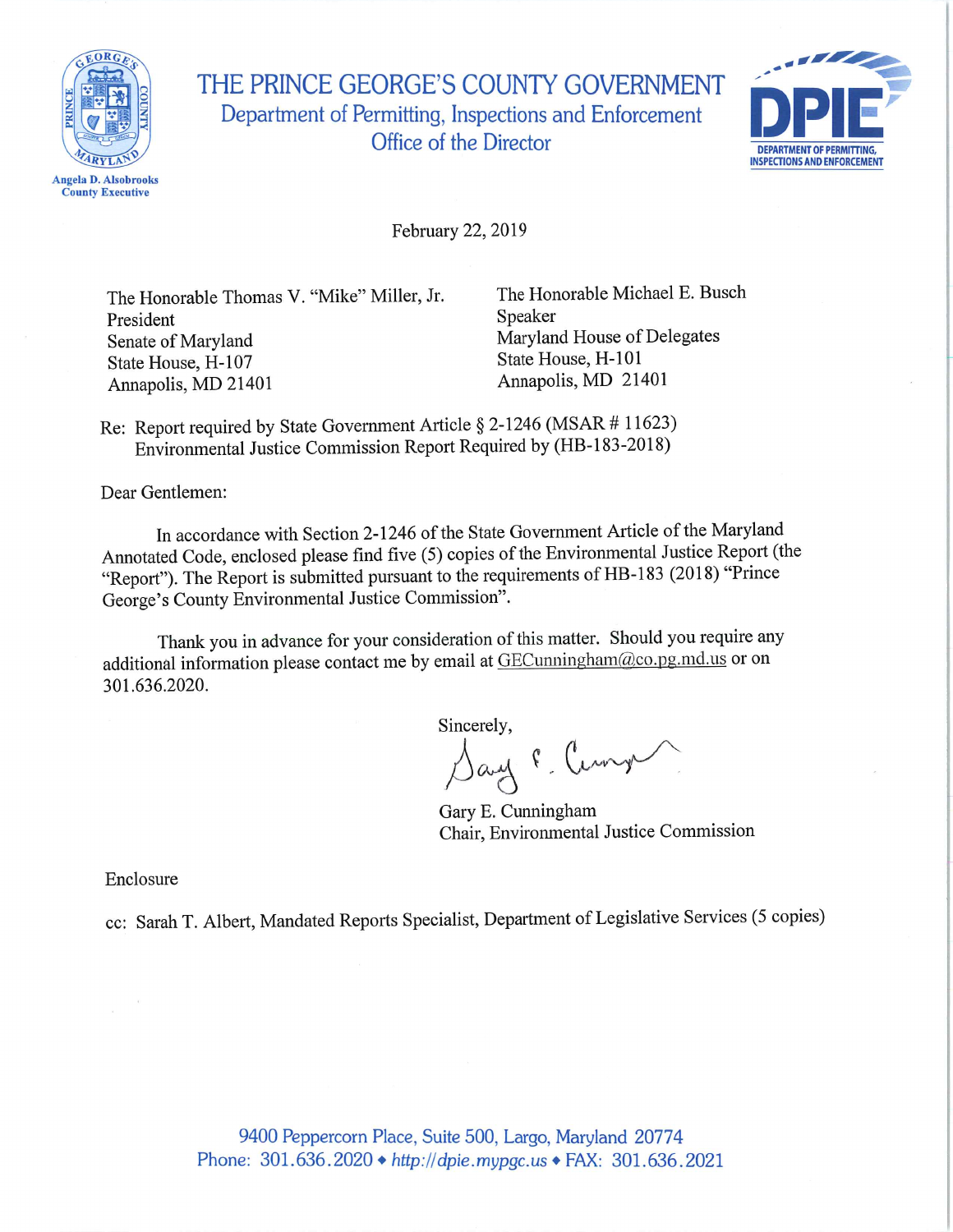# **Prince George's County Environmental Justice Commission (HB 183 - 2018) MSAR# 11623**

**Report on the Commission** 

FEBRUARY 25, 2019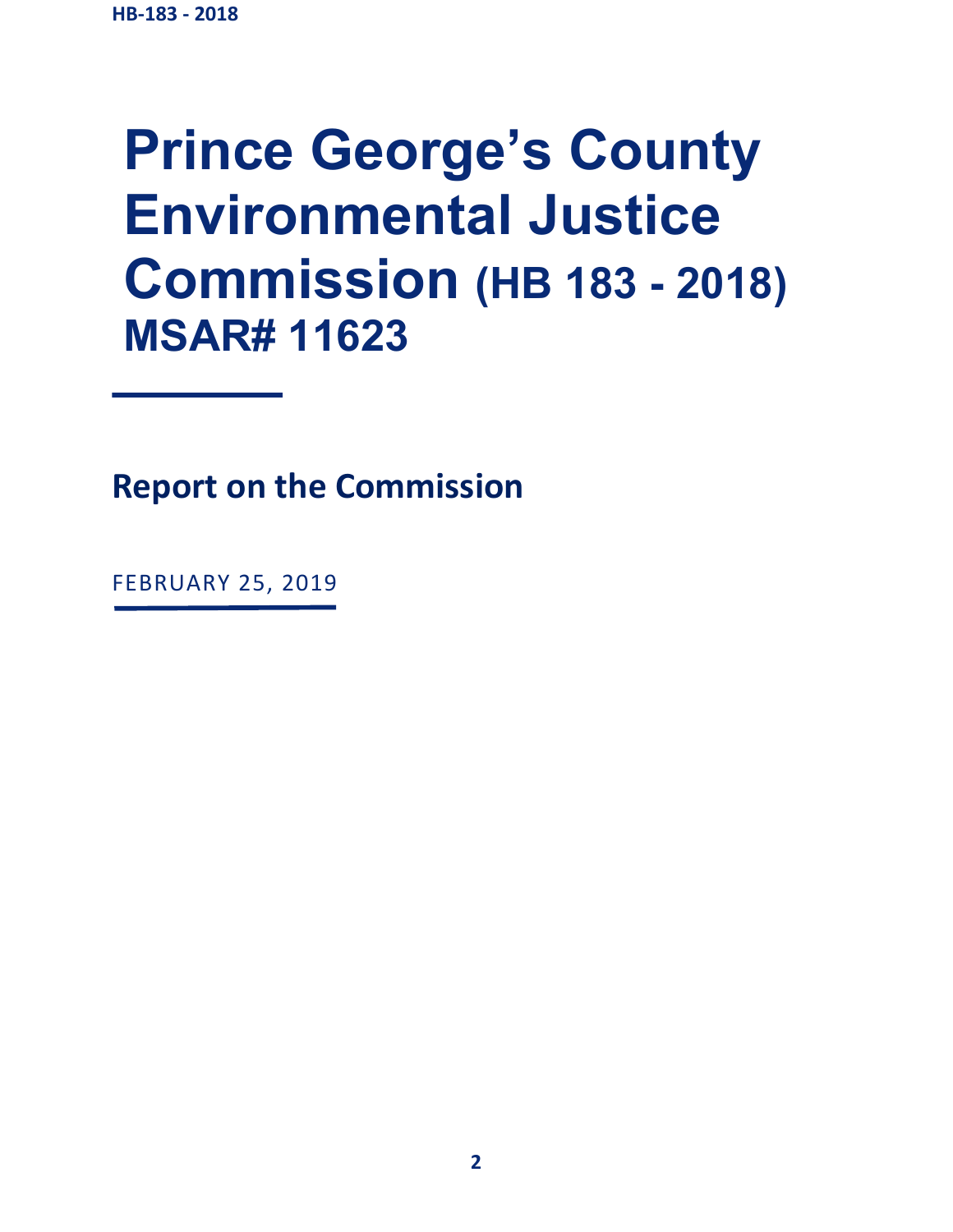HB-183 - 2018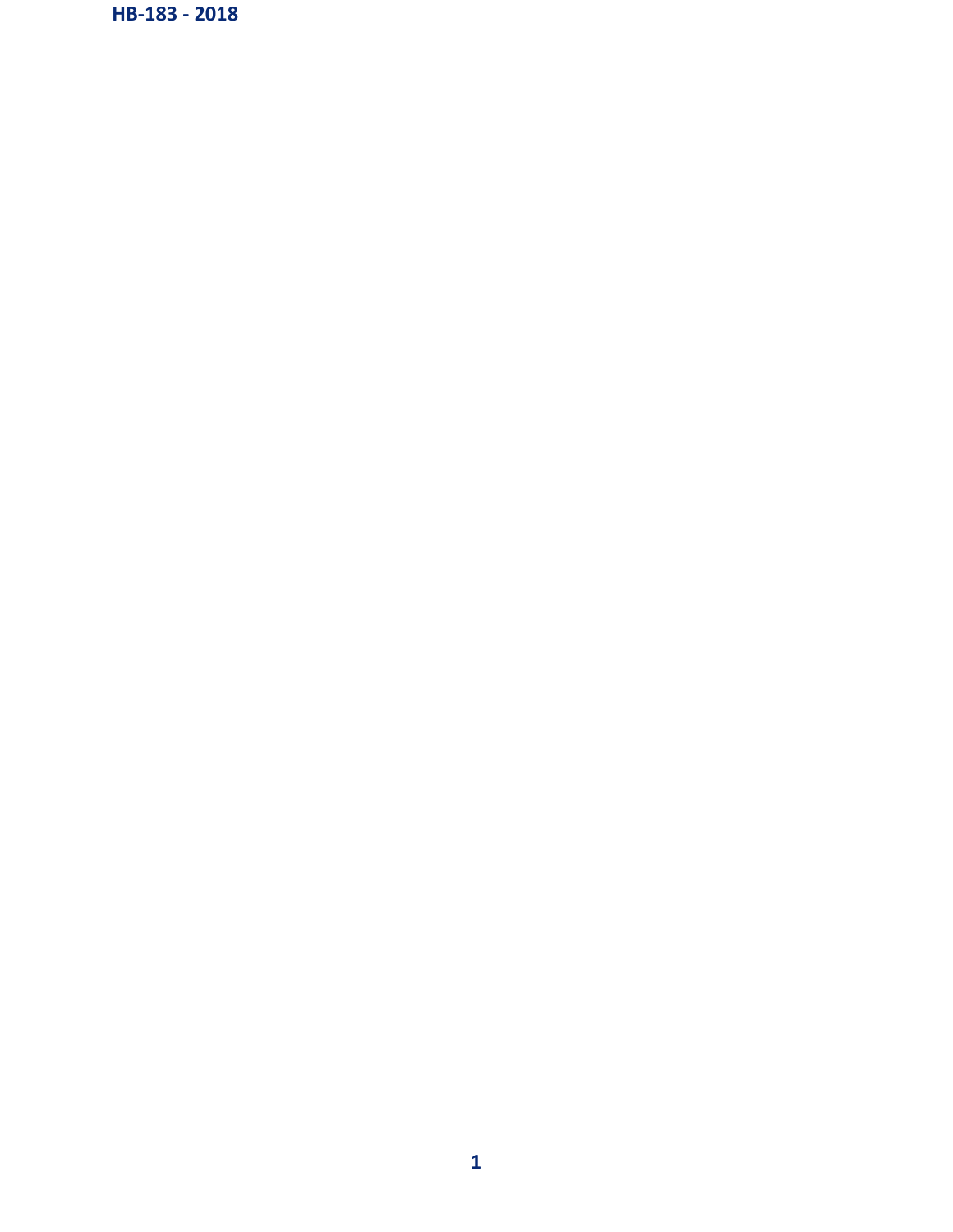**HB‐183 ‐ 2018** 

## **Prince George's County Environmental Justice Commission**

#### **Participating Members**

Gary Cunningham, Department of Permitting, Inspection and Enforcement, Chair Councilman Calvin Hawkins, Prince George's County Council Judith Hall, Office of the County Executive Dawn Hawkins‐Nixon, Prince George's County Department of the Environment Sacoby Wilson, PhD, MS, Director, Community Engagement, Environmental Justice and Health (CEEJH) Lab Kamita Gray, President, BTB Coalition

#### **Staff**

Akosua Dosu, Prince George's County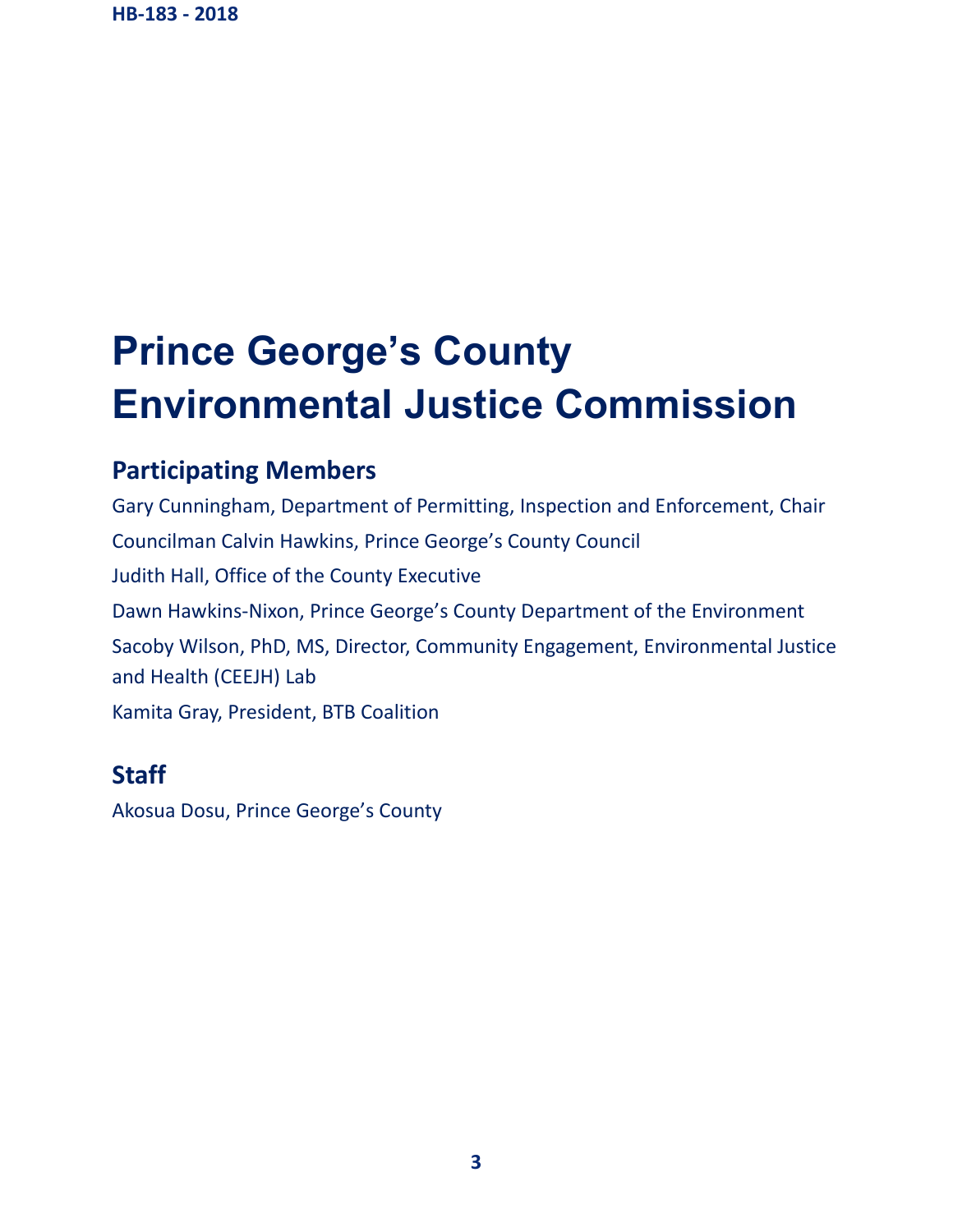HB-183 - 2018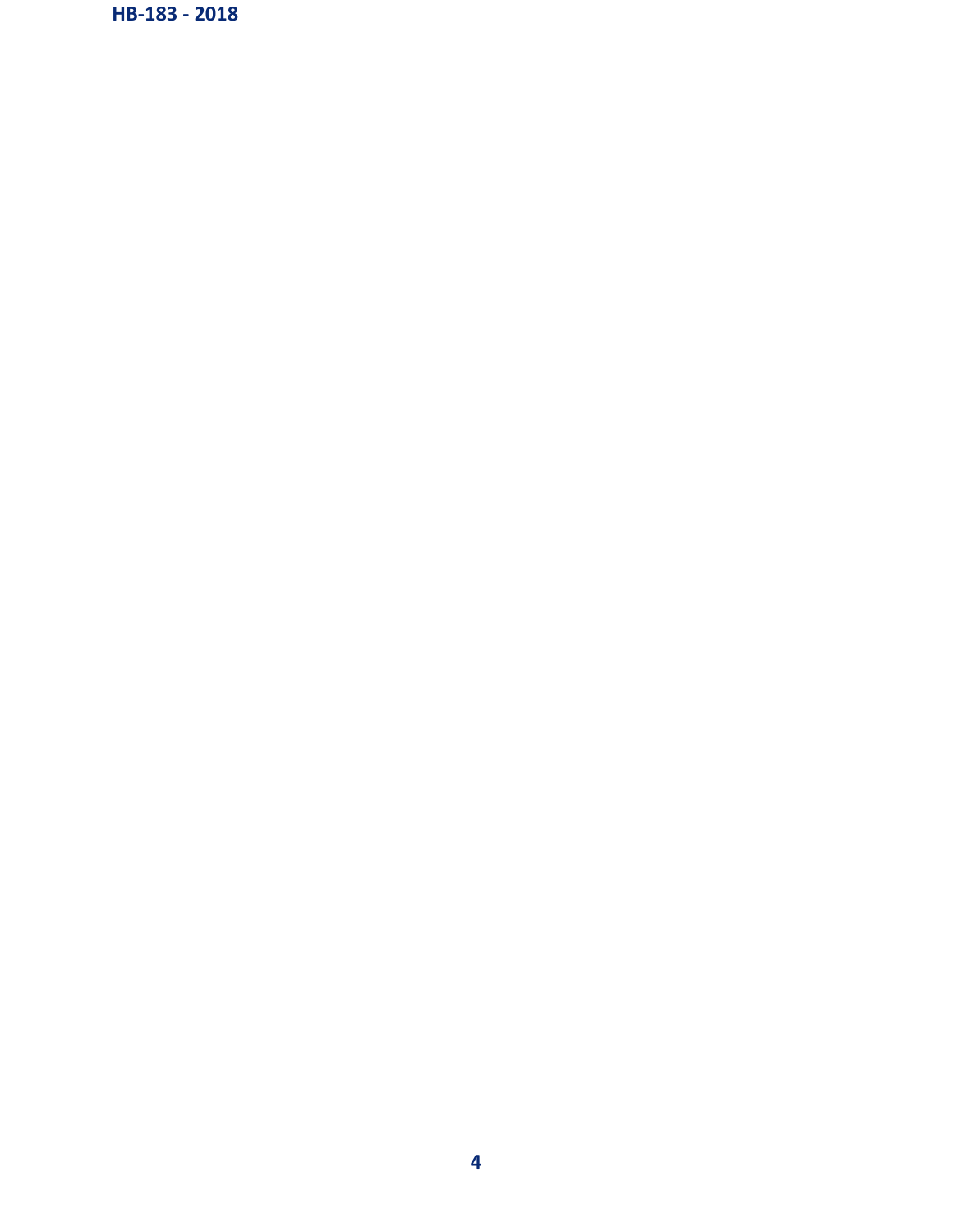## **Executive Summary**

Concern for environmental health and its impact on public health prompted the Maryland General Assembly to establish a commission to study environmental justice issues confronting Prince George's County. Specifically, the Commission is required to (1) study environmental justice issues in Prince George's County; (2) make recommendations regarding actions that should be taken to address environmental justice issues in Prince George's County and work to extend the duration of the Commission (3) report its findings and recommendations to the Prince Georges' County House Delegation on or before December 31, 2018. Commission findings and recommendations were due to the House of Delegates by December 31, 2018. The Commission was not able to meet this December 31 deadline due to encounter of delays associated with the formation, and subsequent convening, of the Commission. The report of findings and recommendations is delivered herewith.

The report is a compilation of input from individual Commission members who have expertise in the various topics addressed throughout the document. Subject matter experts on the Commission have contributed their research and recommendations to help guide the Commission's work moving forward. Based upon information which was presented at Commission meetings and reference materials and tools which were shared with the Commission, certain populations and geographic areas of the County have reported higher exposure to adverse environmental conditions than others. These conditions are said to pose risks to the health and welfare of affected populations which are largely comprised of low income and minority residents. The Commission finds that further study of environmental justice issues in the County is in order. The recommendations of the Commission are detailed later in this report.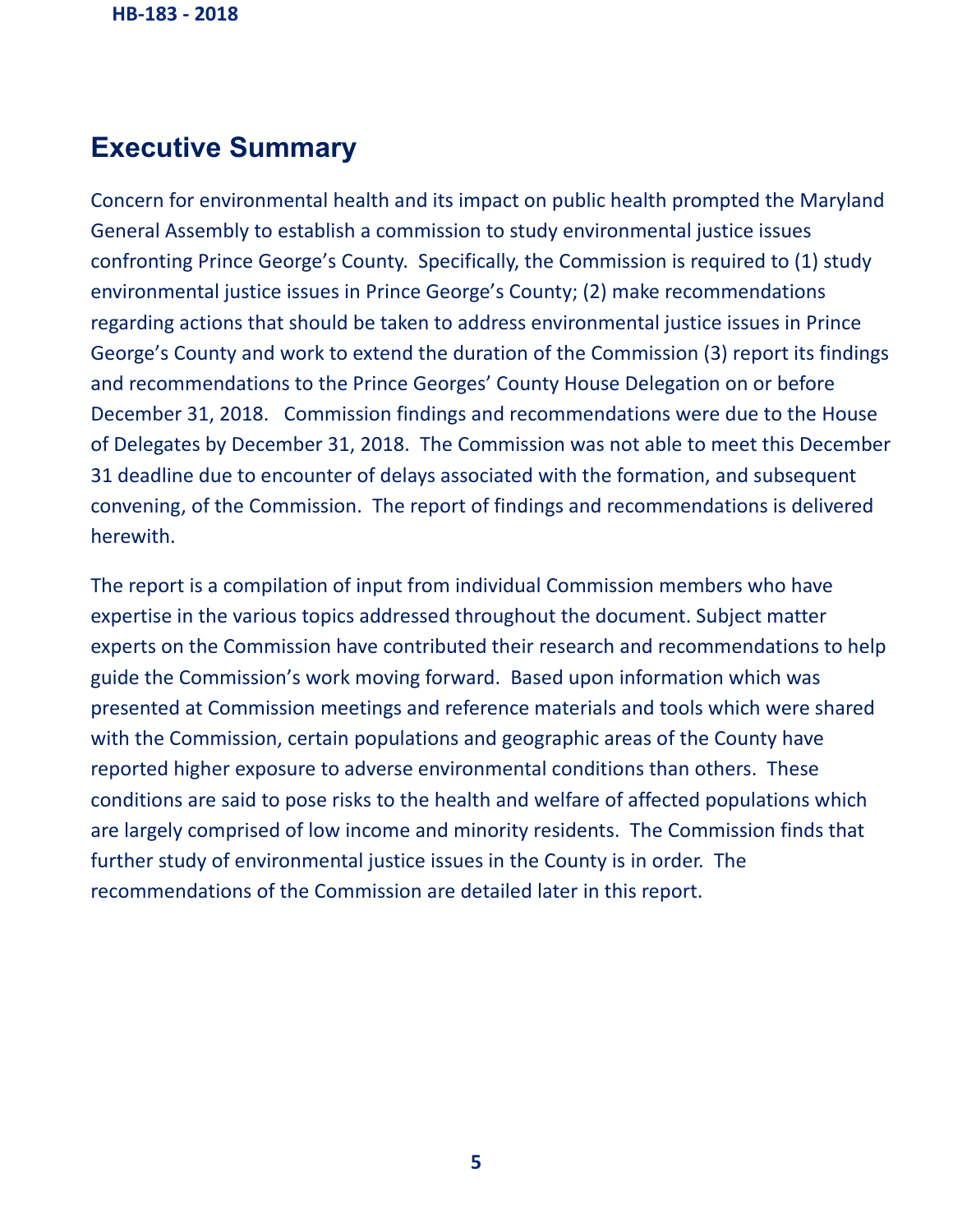## **Introduction**

The Prince George's County Environmental Justice Commission (Commission) presents this report to the Prince George's County House Delegation in accordance with House Bill 183 (PG 411‐18). Governor Hogan approved HB 183 on May 15, 2018 and thereby established the Commission to study and make recommendations regarding certain environmental justice issues and other matters concerning Prince George's County. It provides for the composition, chair and staffing of the Commission and requires this Commission to report its findings and recommendations to the Prince George's County House Delegation on or before December 31, 2018.

#### *Composition of the Commission*

In accordance with HB 183, Prince George's County Government designated representatives of the Office of the County Executive, County Council, Department of the Environment and Department of Permitting, Inspection and Enforcement to serve as members of the Commission. On October 3, 2018, the Intergovernmental Division of the Prince George's County Office of the County Executive advised the Office of Delegate Jay Walker (then Chair of the Prince George's County House Delegation) of these designations. On October 11, 2018, Delegate Walker designated Gary Cunningham (Deputy Director, Prince George's County Department of Permitting, Inspection and Enforcement) as Chair of the Commission.

In accordance with HB 183, representatives of an environmental organization and the public are members of the Commission. Sacoby Wilson, PhD, MS, Director, Community Engagement, Environmental Justice and Health (CEEJH) is a member of the Commission. Kamita Gray, County resident, is a member of the Commission.

#### *Commission Staff and Maryland State House of Delegates Representation*

The Department of the Environment assigned Akosua Dosu, Sustainability Coordinator, to serve in the capacity of staff for the Commission. Former Delegate Angela Angel facilitated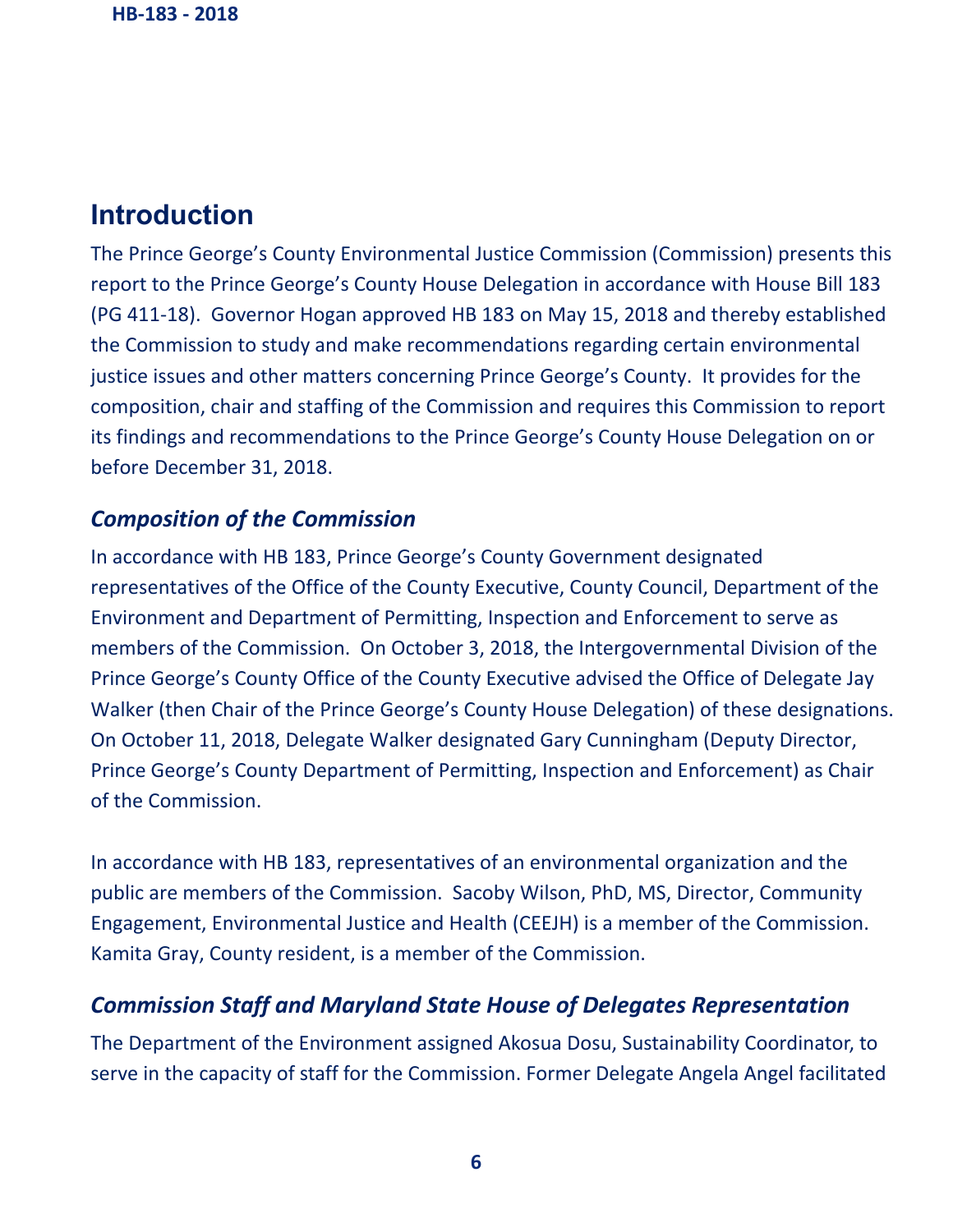meetings of the Commission and communications with members of the public and environmental groups.

#### *Commission Business*

The Commission met on November 20 and December 12, 2018 to discuss the composition of the Commission, establish the goals, identify environmental justice issues which impact the County and outline the Commission's report.

#### *Goal of the report*

The goal of the report is to provide a summary of environmental justice issues in the County and recommend actions to address such issues. To this end, the Commission set objectives as described below.

- 1. Define the term "environmental justice" and invoke conversation about what environmental justice means for Prince George's County.
- 2. Identify environmental justice issues in the County and EJ areas in Prince George's County.
- 3. Review local regulatory and enforcement authority on matters of environmental justice and identify gaps in this authority.
- 4. Provide recommended actions areas for the Commission.

## **What is Environmental Justice?**

Environmental justice (EJ) is defined by the United States Environmental Protection Agency (US EPA) as "the fair treatment and meaningful involvement of all people regardless of race, color, national origin, or income, with respect to the development, implementation, and enforcement of environmental laws, regulations, and policies."

Commission members expounded on the federal definition with the shared understanding that most scholars who use the terms environmental justice or environmental racism do so with little attention to how to define these concepts. Even fewer scholars use or properly define terms like environmental injustice and environmental inequality. Bunyan Bryant provides a more holistic definition of environmental racism in his book, Environmental Justice (1995):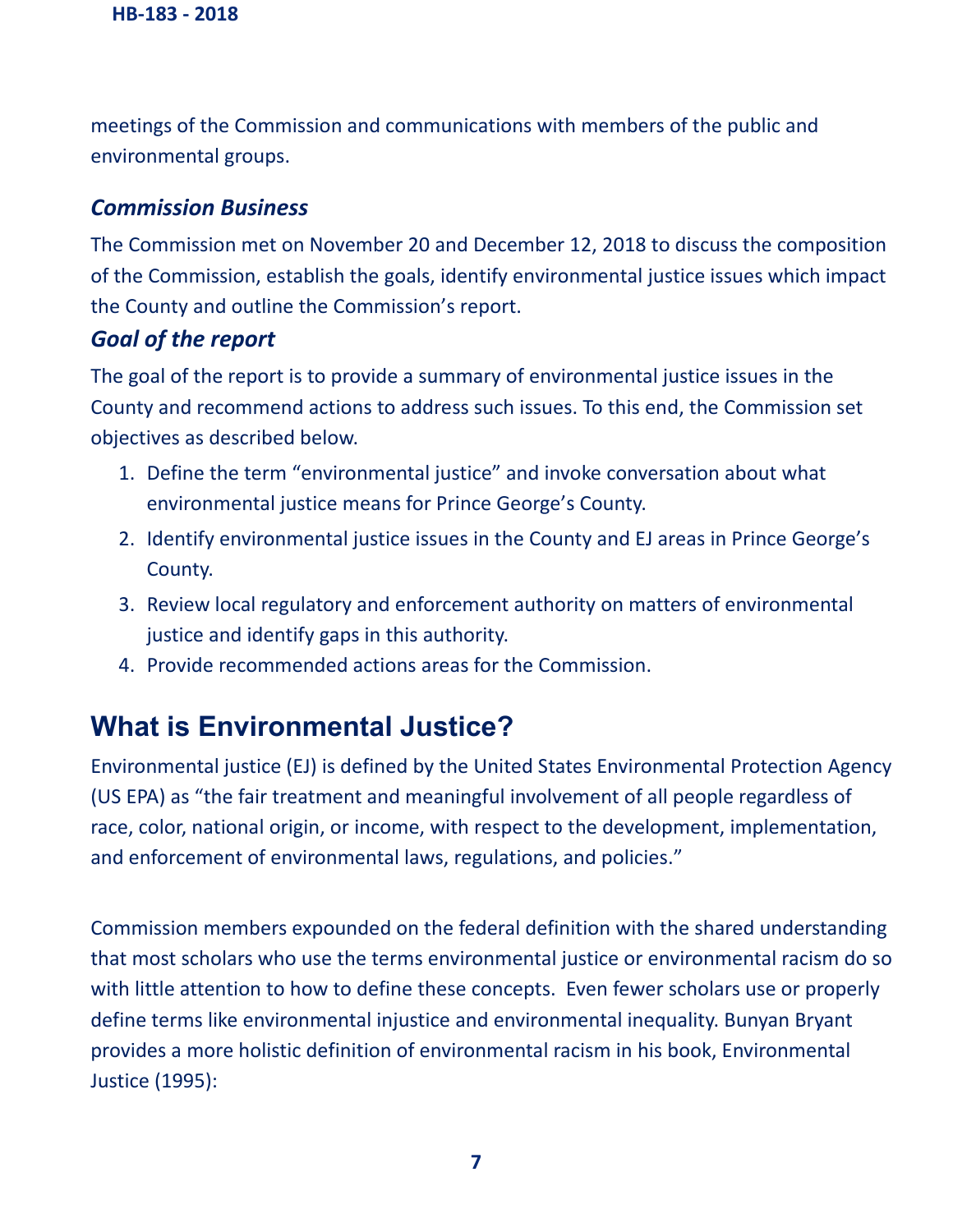"Environmental racism is an example of an environmental injustice. An environmental injustice occurs when a particular social group‐not necessarily a racially ethnic group‐is burdened with environmental hazards […] It refers to those institutional rules, regulations, and policies of government or corporate decisions that deliberately target certain communities for least desirable land uses, resulting in the disproportionate exposure of toxic and hazardous waste on communities based upon prescribed biological characteristics. Environmental racism is the unequal protection against toxic and hazardous waste exposure and the systematic exclusion of people of color from decisions affecting their communities." (p. 6)

According to Bryant, Environmental justice (EJ) [...] refers to those cultural norms and values, rules, regulations, behaviors, policies, and decisions to support sustainable communities where people can interact with confidence that the environment is safe, nurturing, and productive.

Environmental justice is served when people can realize their highest potential supported by decent paying and safe jobs, quality schools and recreation, decent housing and adequate health care, democratic decision‐making and personal empowerment; and communities free of violence, drugs and poverty. These are communities where both cultural and biological diversity are respected and highly revered and where distributed justice prevails.

## **Social Determinants of Health**

When considering and addressing Environmental Justice based on Bunyan Bryant's definition it is important to understand social determinants of health (SDOH) and other cumulative impacts. Cumulative impacts are the combined interdependent actions in one area that are stressors to the environment, health and wellbeing of the place or its people. Social determinants of health are the complex circumstances in which individuals are born and live that impact their health. They include intangible factors such as political, socioeconomic, and cultural constructs, as well as place‐based conditions including accessible healthcare and education systems, safe environmental conditions, well‐designed neighborhoods, and availability of healthy food.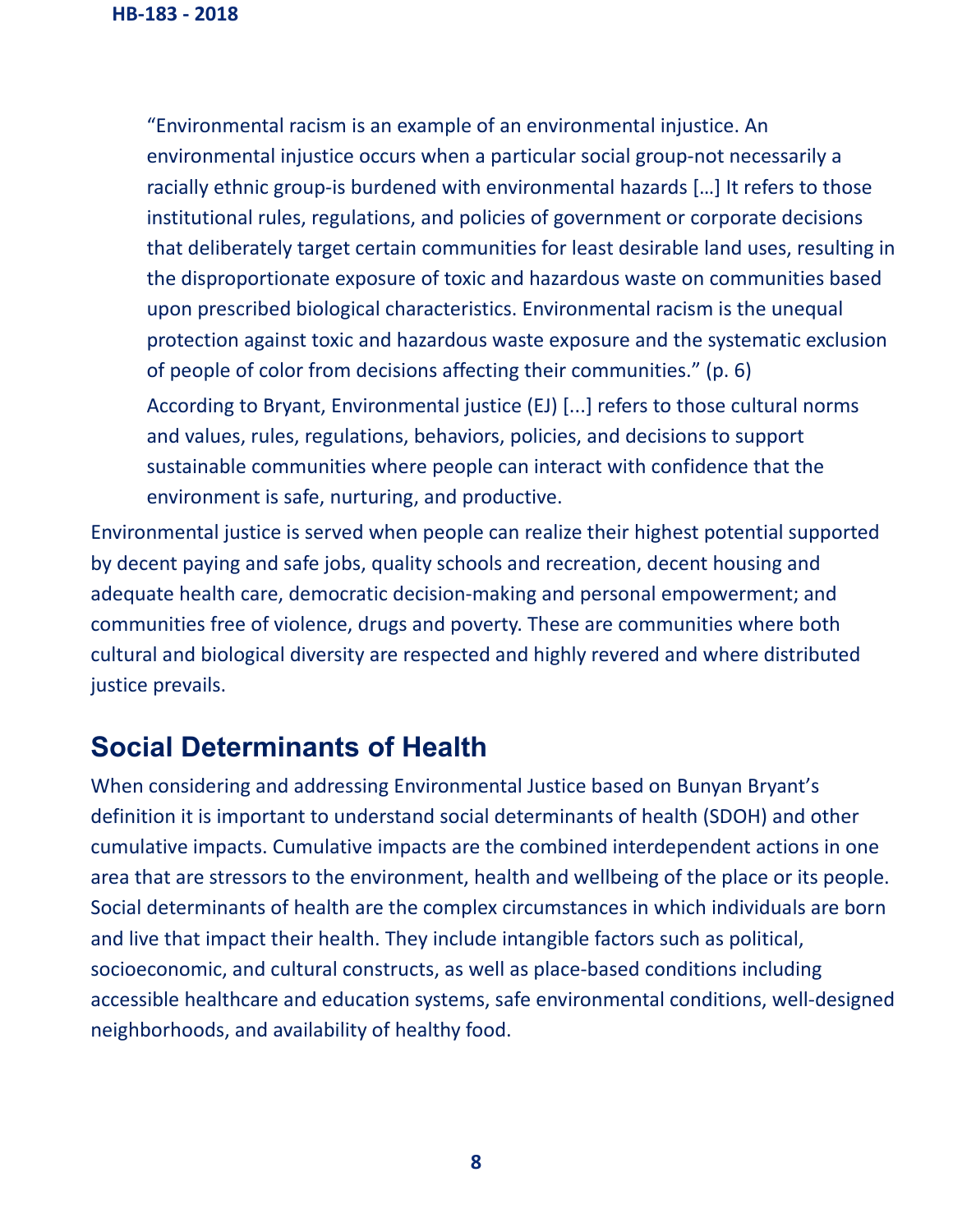These are important factors that can contribute to environmental justice including disparities in burden, exposure risk and health outcomes. Researchers have shown that differentially exposed communities such as environmental justice populations have increased health risks due to inequities in power and privilege. There are disparities due to racism, classism, segregation, socioeconomic position and capital, and discrimination in community planning and zoning that lead to disproportionate health impacts. Socioeconomic vulnerability contributes to variation in community health including higher levels of stress, morbidity and mortality in communities overburdened by the presence of environmental hazards. Environmental injustice leads to some communities and populations being overburdened by environmental hazards and unhealthy land uses which lead to a differential exposure to both environmental and psychosocial stressors. These communities are also underserved by health promoting infrastructure that will mitigate or fortify them against the adverse health consequences of their differential exposure.

### **Environmental Justice Issues**

Poor environmental health, lack of access to life sustaining resources and the overall cumulative impact of social, economic and environmental stressors give rise to environmental justice (EJ) issues. Individual members of the Commission identified EJ‐ related issues and conditions of the natural and built environment that they work on in Prince George's County. These conditions and issues are listed below.

- 1. Cumulative Impacts of Environmental Hazards
- 2. More comprehensive Health Impact Assessments  $(HIA)^1$  that take into account cumulative exposure and risks
- 3. Air Pollution, Traffic, and Public Health
- 4. Inequities in Zoning, Planning, and Development
- 5. Differential Permitting of Environmental Hazards and Locally Unwanted Land Uses (LULUs)
	- a. Location and concentration of power plants
	- b. Neighborhood Use Compatibility
- 6. Environmental Justice and Health Disparities
- 7. Lack of Compliance with Title VI of the Civil Rights Act by County Agencies
- 8. Access to safe and affordable housing and poor indoor environmental health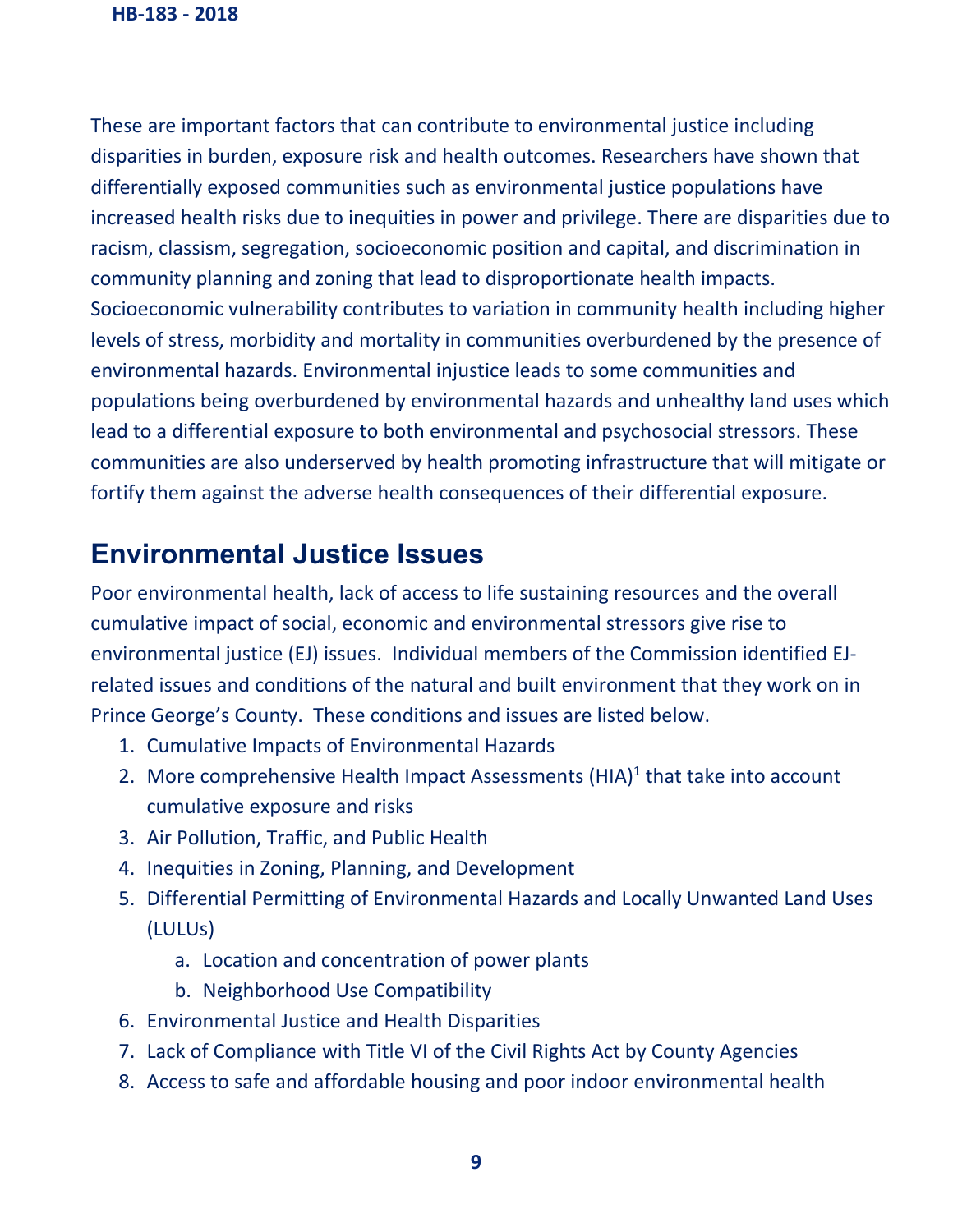9. Food Insecurity and Accessibility Issues 10.Water Quality, Lead Issues (water) 11.Landfills, Brownfields, Rubble fills

## **Identifying Environmental Justice Hotspots in Prince George's County**

There are a number of communities and areas of Prince George's County that Commission members have worked in to address environmental justice concerns. Those communities include: 1) Brandywine, Maryland, 2) Sheriff Road Community, 3) Bladensburg, Maryland, and 4) Upper Marlboro, Maryland area that hosts a landfill.

The Commission has an opportunity to use Geographic Information Systems (GIS) to examine environmental justice concerns in areas/neighborhoods/communities in the County using the US EPA EJ SCREEN tool or a Maryland tool under development known as MD EJ SCREEN. MD EJ SCREEN has some overlap with US EPA EJ SCREEN and CALENVIROSCREEN, which are EJ screening tools using National and California respectively that provides an EJ score to a specific unit of analysis (i.e., census block group or census tract). The MD EJ SCREEN tool should be discussed by the Commission as an option for understanding and prioritizing communities with EJ concerns; highlighting those communities with EJ concerns with elevated health risks; highlighting communities with EJ concerns who should have enhanced engagement in decision‐making related to permitting, enforcement, and regulatory activities; and prioritizing communities who should be targeted for additional investments for clean‐up and redevelopment.

**<sup>1</sup> HIA is a systematic process that uses an array of data sources and analytic methods, and considers input from stakeholders to determine the potential effects of a proposed policy, plan, program or project on the health of a population and the distribution of those effects within the population and provides recommendations on monitoring and managing those effects.**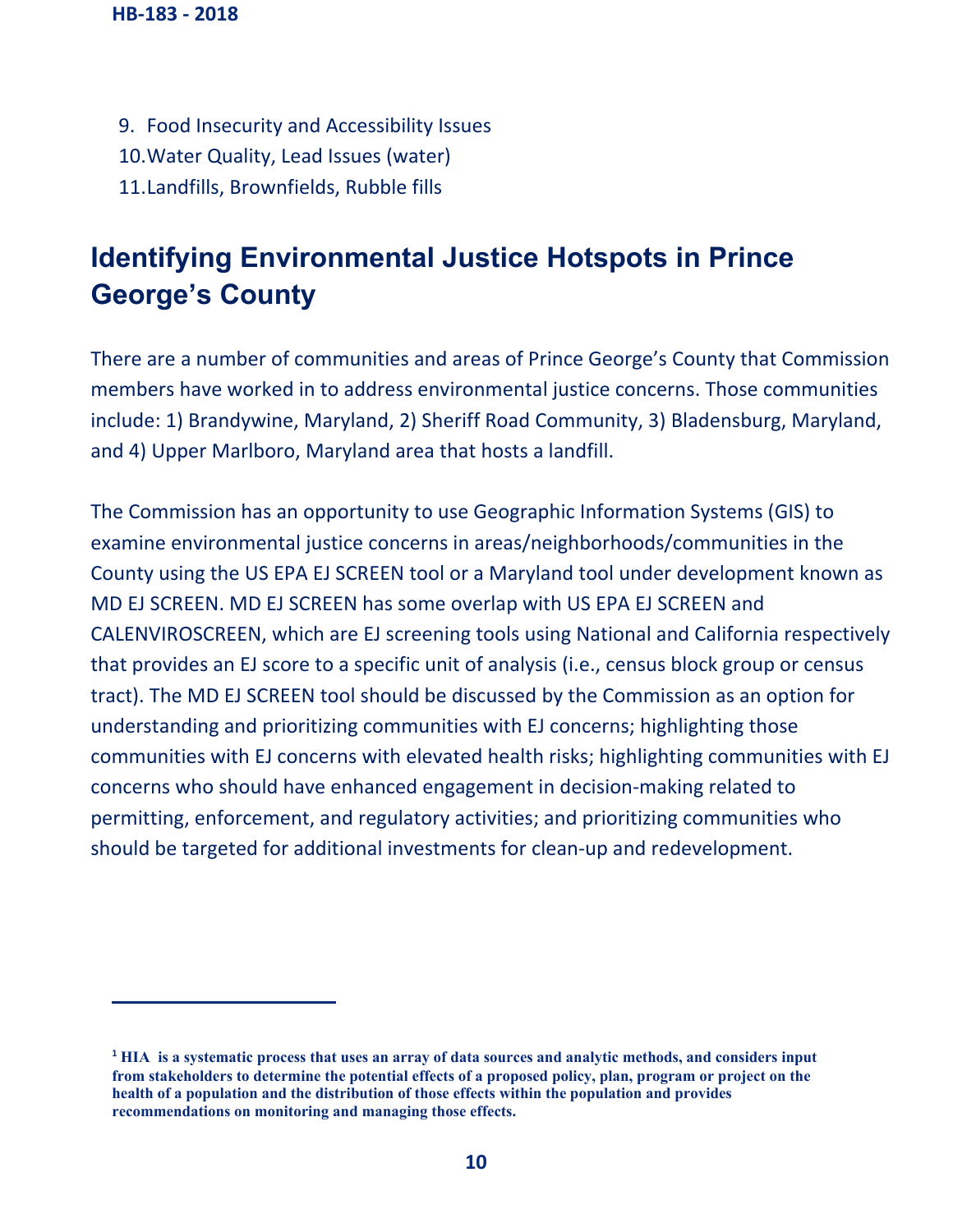## **Intersection of Title VI and Environmental Justice**

Title VI of the Civil Rights Act of 1964 prohibits discrimination based on race, color and national origin in programs and activities receiving federal financial assistance. Where federally‐funded programs and activities affect human health or the environment, Title VI can be used to enforce environmental justice violations. Further study of the intersection of Title VI and environmental matters is in order.

A good case study for review of this intersection is the Title VI administrative complaint by the Brandywine l TB, Southern Region Neighborhood Coalition (BTB Coalition) against the Maryland Public Services Commission, Maryland Department of the Environment and the Maryland Department of Natural Resources. This administrative complaint concerns (1) whether the process and decision to issue a Certificate of Public Convenience and Necessity (CPCN) to Mattawoman Energy, LLC for the construction of a natural gas fired power plant in Brandywine, Maryland discriminated on the basis of race, color or national original in violation of Title VI; and (2) whether the public engagement process prior to the decision to issue a CPCN discriminated on the basis of race, color or national origin in violation of Title VI.

## **Local Regulatory and Enforcement Authority**

#### *Department of Environment*

The Department of the Environment is responsible for the overall administration and coordination of the County's environmental policies and programs including, but not limited to, solid waste and recycling management, sustainability, and water quality and flood management planning. In accordance with the County Charter, DoE may study and report on master plans, capital improvement programs, and any planning and zoning matters related to the County's environmental policies and programs which may be referred to the Executive branch.

For environmental justice, the Department is notified of permits to construct. For permits to construct notices, the DoE provides feedback to MDE to encourage equitable permitting decisions and informs the community of public comment periods and opportunities. DoE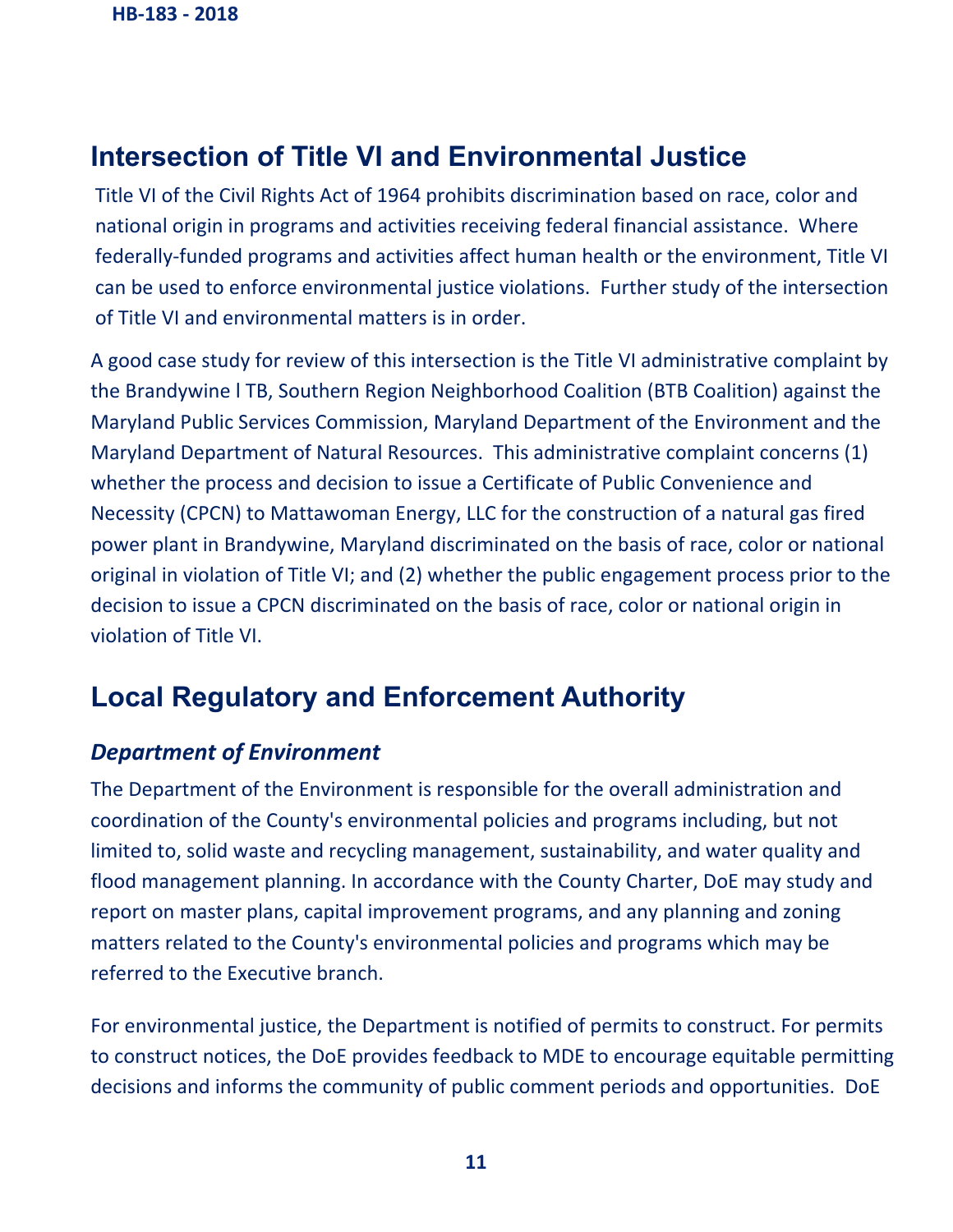works collaboratively with County sister agencies to address environmental justice concerns.

#### *Department of Permitting, Inspections and Enforcement (DPIE)*

The functions of this Department include the authorization and regulation of building, site/road and utility permits, as well as business licensing, all of which help to drive the local economy and ensure the health and safety of County residents, businesses, investors and visitors. DPIE provides inspection, oversight of construction, development and grading activities for residential and commercial construction and renovations to verify Code compliance. In addition, DPIE is charged with the enforcement of County codes that address property standards to ensure that Prince George's County's many diverse communities are aesthetically maintained for the benefit of all. DPIE also has administrative oversight for various boards and commissions associated with the building process within the County.

DPIE's enforcement power is limited to actions which may be taken to ensure compliance with requirements of County-issued permits and to achieve property standards as defined in the County Code. DPIE may inspect dust and noise complaints. DPIE can issue citations for noise violations but cannot issue Notices of Violations specifically for dust and pollutants.

#### *Health Department*

The functions of the Prince George's County Health Department are carried out by the Behavioral Health, Environmental Health/Disease Control, Family Health Services and Health and Wellness Divisions. Matters pertaining to poor air quality conditions may be directed to the Environmental Health/Disease Control Division. However, the Health Department cannot issue a Notice of Violation (NOV) for an air quality nuisance. Instead, they can elevate a NOV to the Maryland Office of Air and Radiation Management Administration (ARMA) for code enforcement.

In 2011, the Prince George's County Council passed CB‐41‐2011. The ordinance required the Health Department to conduct Health Impact Assessments (HIAs) for major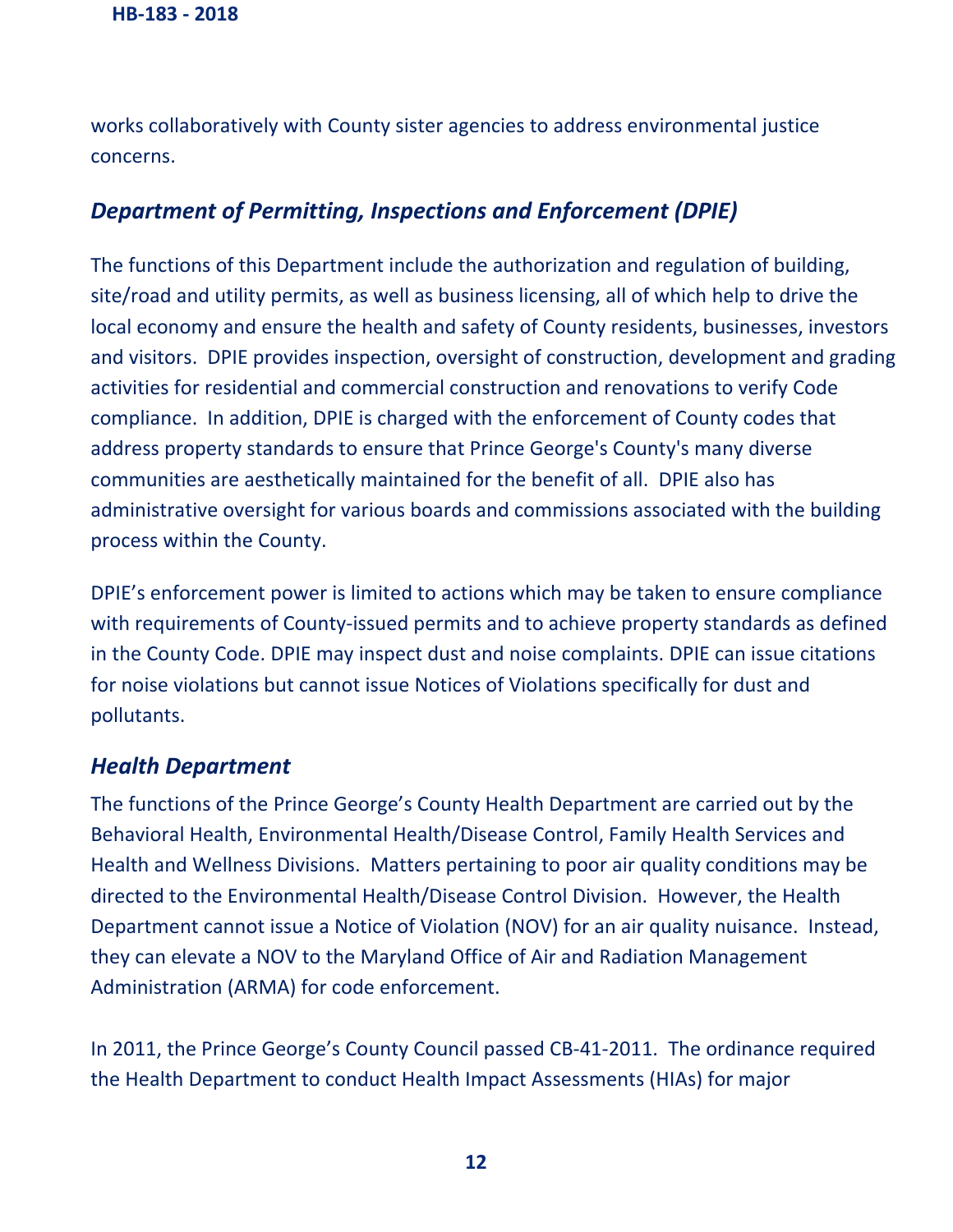development projects. This legislation was passed to ensure public health is considered in development projects to minimize or eliminate negative impacts. The Health Department Environmental Engineering/Policy Program (under the Health Services department) is tasked with completing the HIAs. The HIAs completed by the Health Department take into consideration health statistics and environmental conditions of the areas surrounding the proposed development and provides that assessment to the Planning Department of the Maryland National Capital Park and Planning Commission(M‐NCPPC).

#### *Maryland‐National Capital Park and Planning Commission*

The State empowers the M‐NCPPC to provide land use planning for Prince George's County. Members of the M‐NCPPC serve on the County's Planning Board to facilitate, review and administer matters affecting the County. The Planning Board's responsibilities include supervising preparation of land use plans and comprehensive zoning maps, advising the County Council on zoning map amendment and special exception applications, and reviewing and approving site plans.

#### *Gaps in Permitting Process, Regulatory Oversight and Enforcement*

Members of the Commission have experience with environmental justice cases from various angles, including but not limited to,: litigation, policy, research and government intervention. With the collective knowledge and observations of individual Commission members, the individual Commission members have identified barriers to effectively mitigating environmental injustices in the County below:

- 1. Absence of local policy requiring cumulative impact assessments (See definition in "Social Determinants of Health" section). The County lacks policy requiring inter‐ agency review of projects and plans which may adversely impact environmental and public health (cumulative impacts assessment)
- 2. Performance of Health Impact Assessments (HIAs). The County could use more dedicated resources (e.g. funding and staff support) to conduct HIAs.
- 3. Limited local authority for enforcement and inspection. The Maryland Office of Air and Radiation Management Administration (ARMA) Compliance Program will acknowledge County complaints and can issue Notice of Violations (NOV) and corrective action recommendations. The decision as to what level of enforcement action may be taken is decided by ARMA.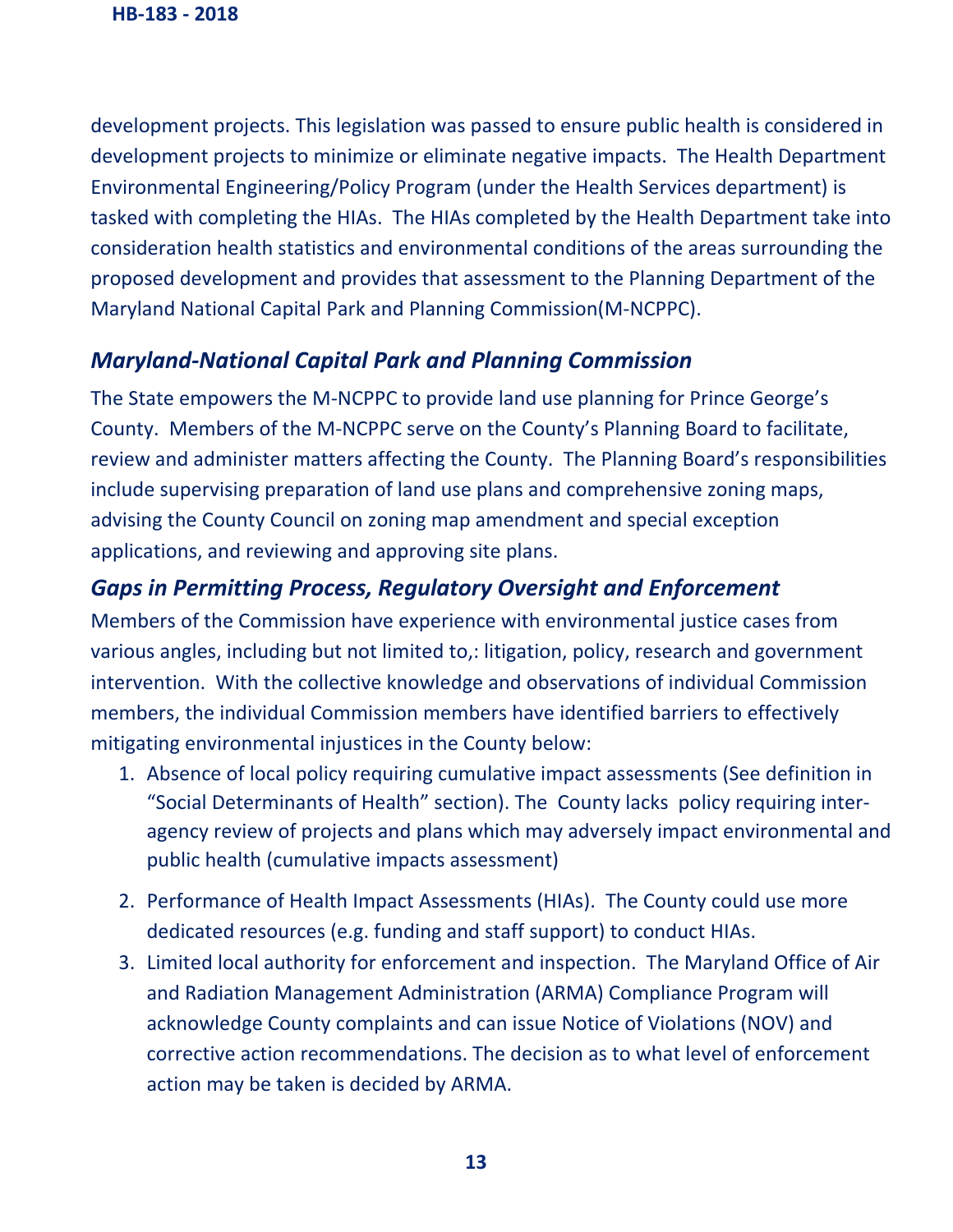- 4. M‐NCPPC has authority to make specific requirements for special exception uses. More regulatory authority should be afforded to the County. Also, the special exception process needs to be redesigned to allow consideration of community input or opposition at the earliest stages.
- 5. Technical support and equipment for onsite air monitoring is lacking.

### **Recommendations**

The Commission has developed a list of short, medium, and long term actionable tasks that will meaningfully and effectively advance environmental justice across Prince George's County and its communities. To achieve these goals it has been recommended to organize the work as follows: a) Phase 1: Learning (TBD) b) Phase 2: Listening (TBD) c) Phase 3: Analyzing and Recommendation (TBD). A compilation of suggested actions for the Commission include:

- 1. Extend the term of the Commission for an additional six (6) months to allow additional time to study EJ issues in the County
- 2. Prioritize environmental justice issues.
- 3. Develop working groups to examine specific environmental justice concerns
- 4. Expand the charge of the Commission to involve and engage the community in identification of and approaches to address environmental justice issues. Town hall meetings should be required to inform knowledge base of residents and local businesses
	- a. Meaningfully engage stakeholders of concern by hosting town hall meetings throughout the County
	- b. Share the report with local residents and other impacted stakeholders as part of dissemination efforts
- 5. Brief state and local delegates on environmental justice and bills having environmental justice sensitivity
	- a. Develop a report that will be shared with the Maryland House Delegation and Prince George's County delegation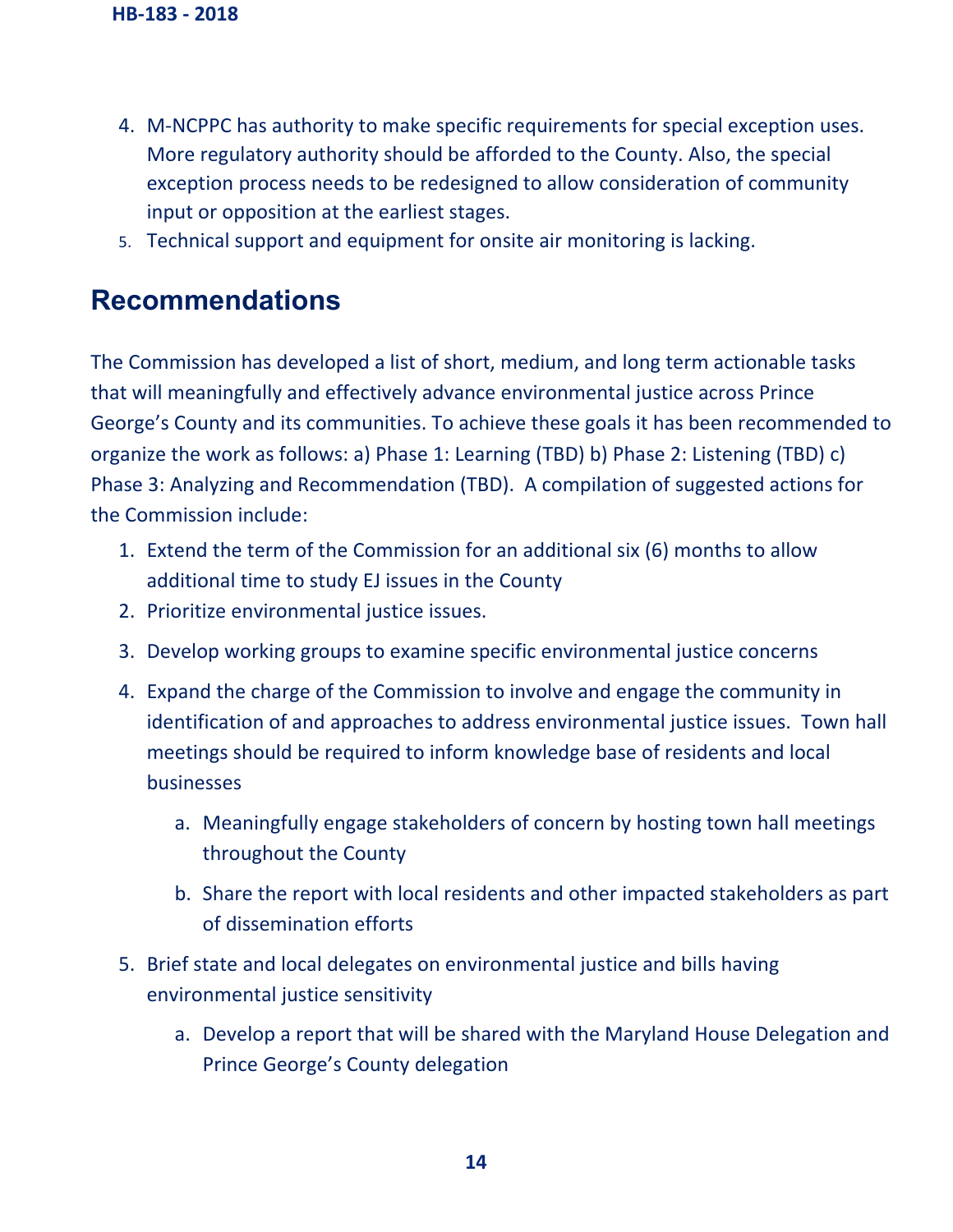- b. Share a report to the delegations that provides recommendations on how to address environmental justice priorities
- 6. Expand Commission membership to include representatives of the County Health Department and Maryland‐National Capital Park and Planning Commission
- 7. Draft Title VI policy for the County
- 8. Since the issues of Environmental Justice are so broad, the Commission's focus needs to be narrowed

#### **Conclusion**

Policies, laws, planning and development practices and code enforcement shape how residents and visitors experience life in Prince George's County. Certain populations in certain geographic areas of the County experience higher levels of exposure to pollutants in air and water than other County residents. These populations also live near sources of toxic air emissions and areas that handle hazardous chemicals. Sometimes, environmental injustice is an outcome of well‐intentioned policy, land use decisions and land development. Exploring answers to the question, "Who experiences the benefit and who experiences the burden?" and meaningful community involvement are essential to good policy, land use and land development decision making. Sound and just answers to the above questions will enhance how residents and visitors experience life in our County.

### **References**

- US Environmental Protection Agency. Environmental Justice. 2017. Available at: https://www.epa.gov/environmentaljustice. Accessed February 13, 2017.
- Bryant B, ed. Environmental Justice: Issues, Policies and Solutions. Washington, DC: Island Press; 1995:6.
- Dr. Sacoby Wilson. *Environmental Justice Plan 2025*. The Program on Community Engagement, Environmental Justice and Health (CEEJH). April 2018 Katrina Bibb et. al. *An Investigation of the Scope and Utility of a New Environmental Benefits District Framework for Prince George's County, Maryland.* 2017